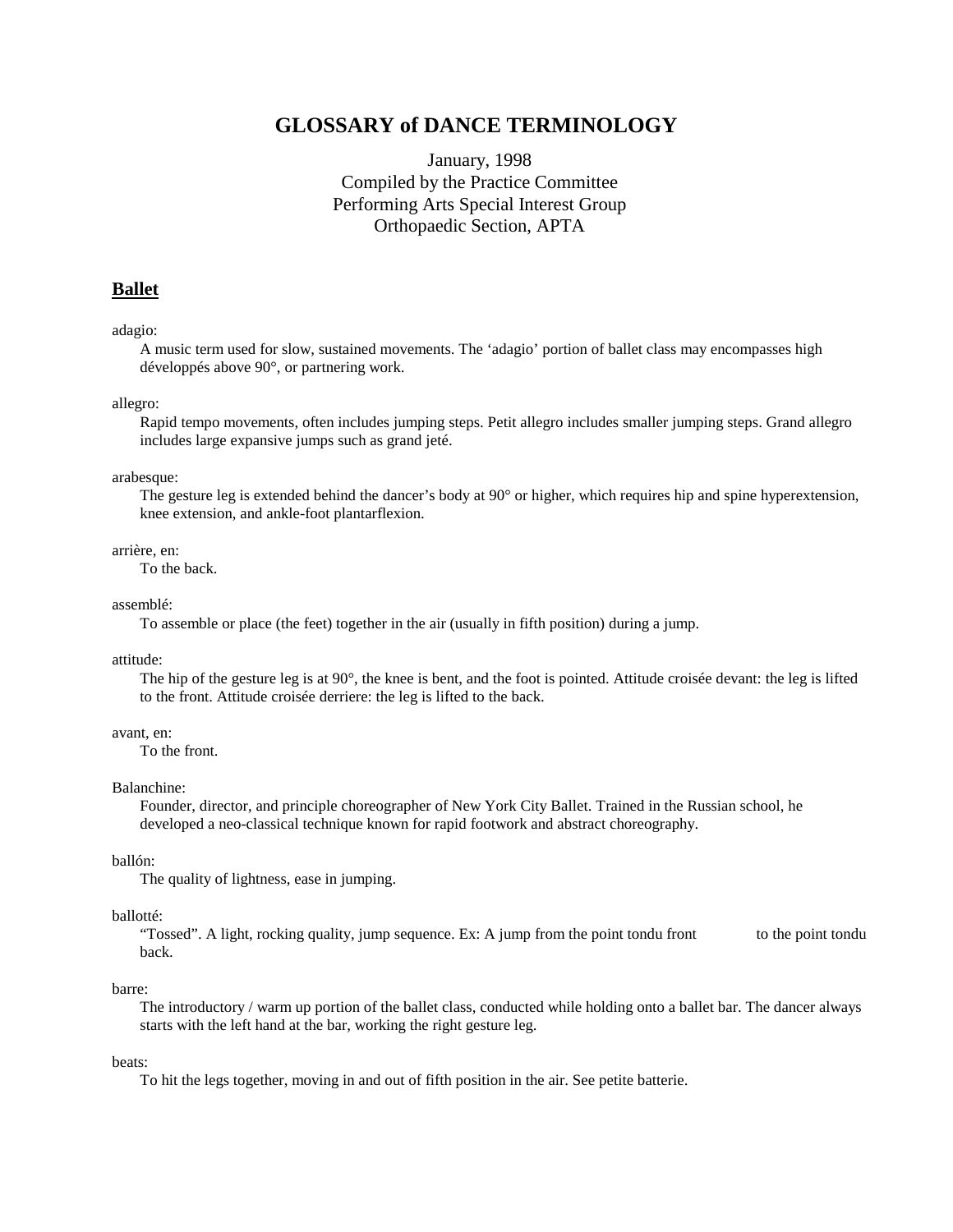## Bourrée:

 A step performed on pointe from fifth position. Initiated with the front foot, there is a rapid weight shift from one foot to the other, performed in place or traveling.

## brisé:

A jumping beat which allows the dancer to travel in a specified direction.

## cabriole:

 "Caper like a goat". A jump where one leg is kicked up into the air and the supporting leg pushes off and beats underneath the gesture leg, propelling it higher. The jump lands on the kicking leg.

## cambré:

A bend of the body from the waist to the front, back, or side, with an accompanying port de bras.

#### Cecchetti Method:

 A school and style of ballet, originated by Enrico Cecchetti (1850-1928) in Italy. Emphasizes seven basic movements in dance: Plier (to bend), Étendre (to stretch), Relever (to rise), Glisser (to slide or glide), Sauter (to jump), Élancer (to dart), Tourner (to turn). Used by the Italian and Royal (English) Ballets.

## center floor:

The second portion of the ballet class, comprised of the adagio, turns, and small jumps (petit allegro).

## chaînés:

 "Linked like a chain". A series of small turning steps with the feet in first position relevé. Weight is shifted rapidly from one to the other limb with each half turn. Performed continuously in rapid succession.

## changement:

"Changing the feet". A vertical jump with a change of feet in the air (from fifth position front to fifth back).

### chassé:

 "Chasing one foot with the other". The leading foot slides forward into fourth (or side-ward into second), then with a spring off the floor, the stance limb draws up to it in the air, and the leading foot opens to land in fourth (or second). Used as a traveling or transition step.

#### cou-de-pied:

 A unilateral standing posture with the pointed gesture foot held in front of, back of, or wrapped around the ankle of the stance leg.

#### coupé:

 "To cut". A small intermediary step, used as a link between steps, such as jeté, pas de bourré, etc., using the cou-depied position.

#### croix, en:

 "Cross". Unilateral leg gesture carried out in three directions relative to the dancer's front (en avant), side (a la seconde), and back (en arrière), making the shape of a cross. Typical barre exercises (tondu, dégagé, dévelopé, frappé, grand battement, etc. are performed en croix.

### dedans, en:

 Inward. A circular movement of the gesture limb from the back to the front (as in ronde de jambe), or a turn done toward the stance limb.

#### dégagé:

"To disengage". Sharp brushes of the pointed foot to develop speed and precision of the feet and legs.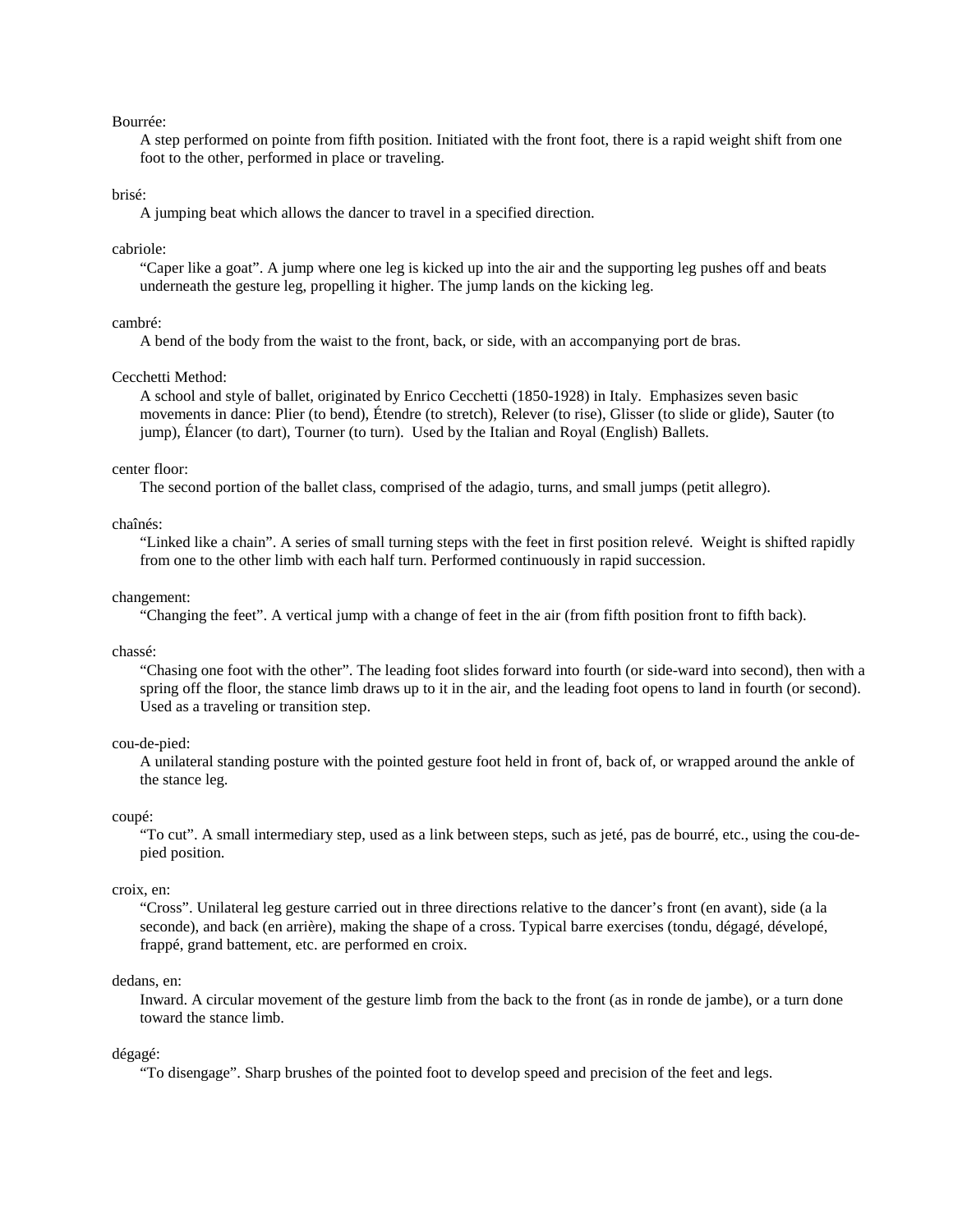## dehors, en:

 Outward. A circular movement of the gesture limb from front to back, or a turn which moves away from the stance limb.

## demi:

Half. As in demi-plié.

### derrière:

Behind.

## devant:

In front.

## dèveloppé:

 A large, relatively slow leg gesture. The gesture limb begins from first or fifth position, passes through passé, to extend at 90° or higher to the front (en avant), side (a la seconde), or back (en arrière - arabesque).

### elevé:

A rise upward onto the toes.

### échappé:

 "Escape". A two-part movement from fifth position out to second (or fourth), and returning to fifth again, either with a jump or en pointe.

#### envelopé:

 A unilateral leg movement in which the gesture limb begins in a knee extended position away from the body, and 'folds' back into the body. (The reverse of a dèveloppé).

### épaulement:

 Position of the shoulders in relation to the head and legs. Sets the head-neck, back, shoulder girdle, and port de bras in a codified relationship.

## fifth position:

The legs are externally rotated, one foot is crossed in front of the other, with forward toe touching the back heel.

## first position:

The legs are externally rotated, and heels are together.

#### fondu:

 "Melted". A slow demi-plié of the stance limb, bringing the gesture limb into cou-de-pied, followed by simultaneous extending of both knees to end in dèveloppé (battement fondu dèveloppé) or tondu (battement fondu simple) as specified.

## fouetté:

 A "whipping' en dehors turn, in relevé, requiring coordinated dèveloppé devant,whipping the gesture leg to second, and returning it to passé, with opening and closing port de bras. The opening and closing action of the gesture leg and arm create spin of the stance limb, allowing it to turn.

### fourth position:

The legs are externally rotated, one foot is crossed in front of the other, separated by the distance of one foot.

frappé:

 Beginning from the cou-de-pied position, a rapid striking ricochet (off the floor) of the gesture foot, ending in a pointed position. Develops strength and precision of the gesture limb.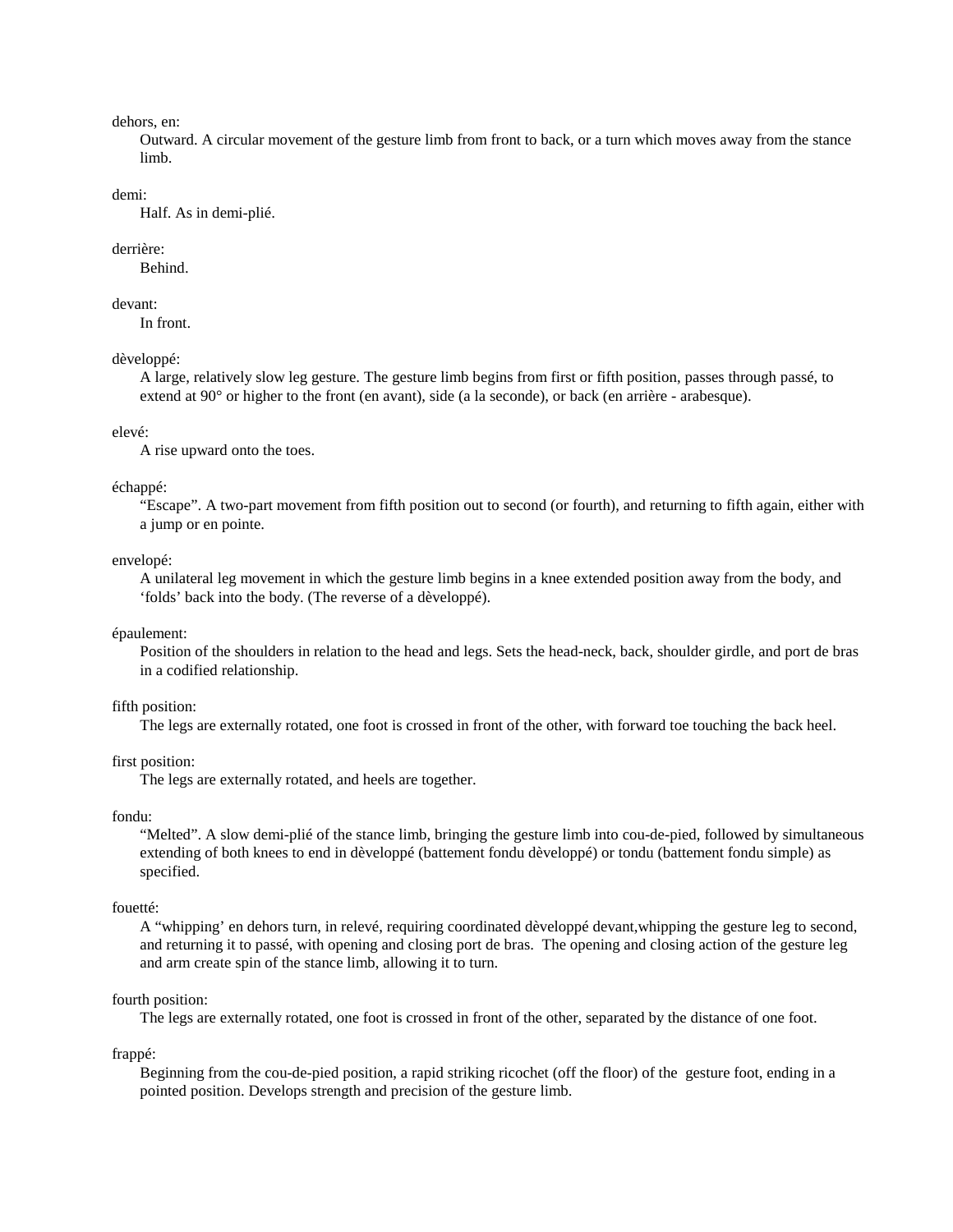glissade:

 "Slide or glide". A linking or preparatory step. The initiating leg slides out into dégagè, weight is transferred to it to allow the other leg to point and slide into fifth. It can be performed slow (adagio) or fast (allegro), but is always smooth and continuous.

grand:

Large.

grand battement:

 A large, swift leg "kick" with the knee extended and foot pointed. Performed to the front, side, or back and from first, fifth, or the point tondu.

## grand ronde jambe en l'aire:

A unilateral, circumducted hip action where the gesturing limb describes a semi-circle in space at  $\geq 90^{\circ}$  of hip flexion.

jeté:

 A "throwing step" where a leaping jump is executed from one foot to the other. The forward leg battements to the front, and the other leg follows in arabesque. (May also be executed to the side).

### l'aire:

In the air.

#### pas:

Step.

## pas de basque:

 A traveling step from fifth position plié, which includes one 1/2 ronde de jambe from front to side, weight transfer to this leg, and closure into fifth plié.

## pas de bourreé:

A basic linking step which permits a change from one fifth position to another.

pas de chat:

"Step of the cat". A jump beginning and ending in fifth position.

passé:

 Similar in shape to the retiré: the hip is abducted and externally rotated, the knee is bent, the foot is pointed, and the toe touches the knee of the stance limb. However, the passé is a transitional movement as the foot passes on its way to another position (such as dèveloppé).

## penché:

 Inclined. Usually arabesque penché, in which the torso and gesture limb are tilted forward from the hip. This directs the torso and focus toward the floor.

## petite:

Small, little.

## petite batterie:

 "Beats". During a sauté, one calf beats against the other. The number of beats have specific terms: royale (from fifth position, the front leg beats in front and closes back), entrechat quatre (from fifth position, the front leg beats in back and closes front), etc.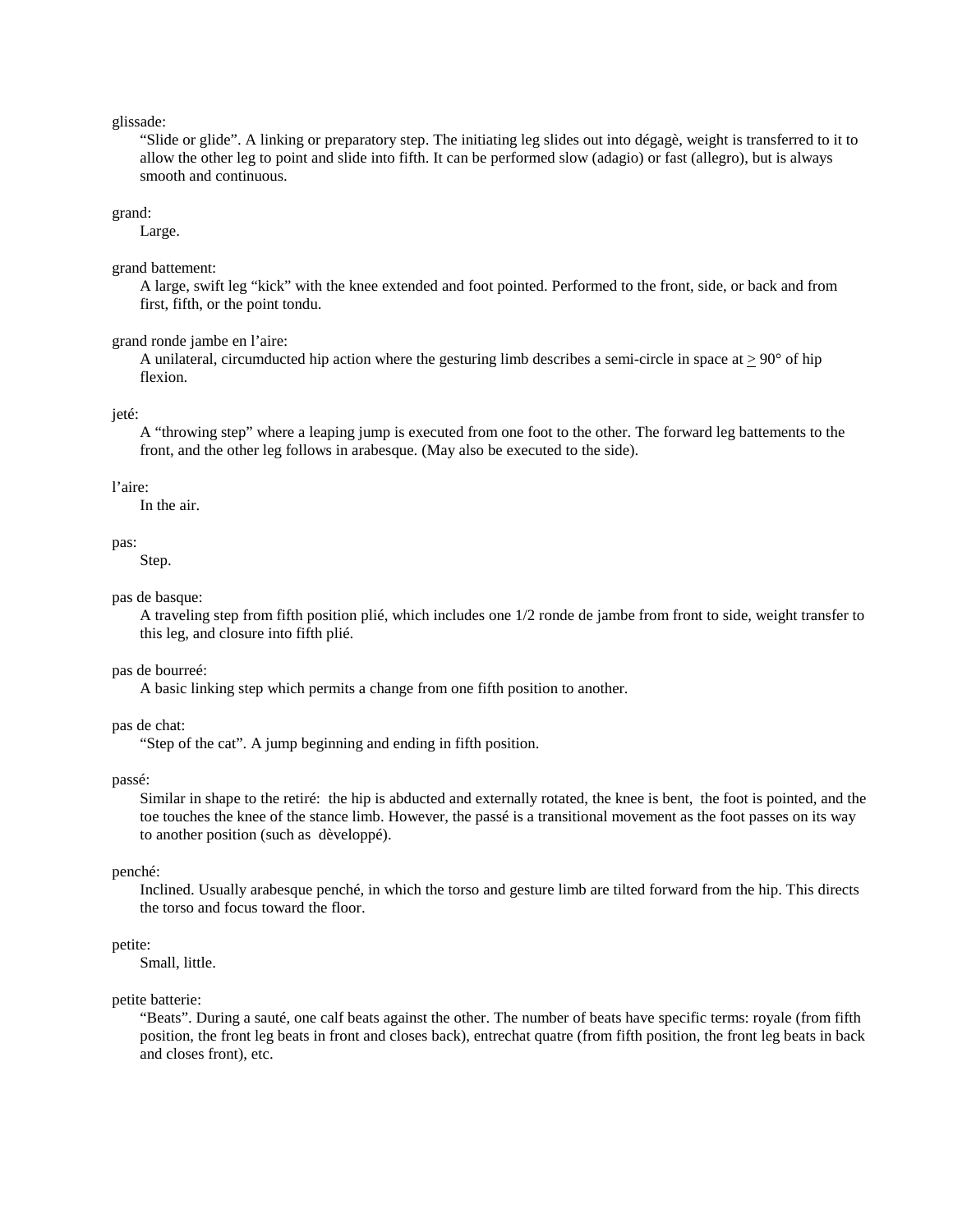## piqué:

 "Pricked". A step in which the body moves sharply onto the pointe or demi-pointe of the opposite foot. This action can be immediately followed by a turning motion, known as a piqué turn.

## piroutté:

 "Whirl or spin". A controlled turn on one leg in relevé. The gesture leg may be held in retiré (passé), seconde, attitude, cou-de-pied, etc. The turn may be performed en dedans or en dehors.

## plié:

 A bend of the knees while the torso is held upright. The action relies on varying degrees of hip and knee flexion, with ankle and MTP dorsiflexion, depending on whether the plié is demi- or grand.

## pointe, en:

On pointe. Position of the foot in a pointe (or toe) shoe, in which the dancer stands on the toes.

port-de-bras: Carriage of the arms. The codified arm positions which provide strength and balance to the trunk, and may also serve as gesture or enhancement of focus.

## port-de-corps:

 Carriage of the body. Basically, port-de-bras action supplemented with flexion, lateral flexion, or hyperextension movement of the spine.

### promenade:

A slow pivot of the body while standing on one leg.

#### relevé:

A rise or spring onto the toes (demi- or full pointe) from plié.

### retiré:

 A static position in which the hip of the gesturing leg is externally rotated and abducted, the knee is flexed, and the foot is pointed and touching the knee of the stance limb.

#### rèvèrence:

"Bow". Traditional port-de-bras and port-de-corps showing respect and gratitude to the ballet master or audience.

## ronde de jambe:

 A unilateral leg action in which the gesture leg is circled from front to back of the dancer's body, or vice versa. May be performed on the ground (a terre) or in the air (en l'aire).

## sauté:

A simple jump in the vertical direction.

#### seconde, la:

To the side (second position).

#### second position:

The legs are externally rotated and separated by the distance of one foot, in the frontal plane.

## sissonne:

A jump from two feet onto one foot in various directions.

#### soussus:

Springing into fifth position relevé en pointe or demi-pointe from demi-plié.

#### soutenu: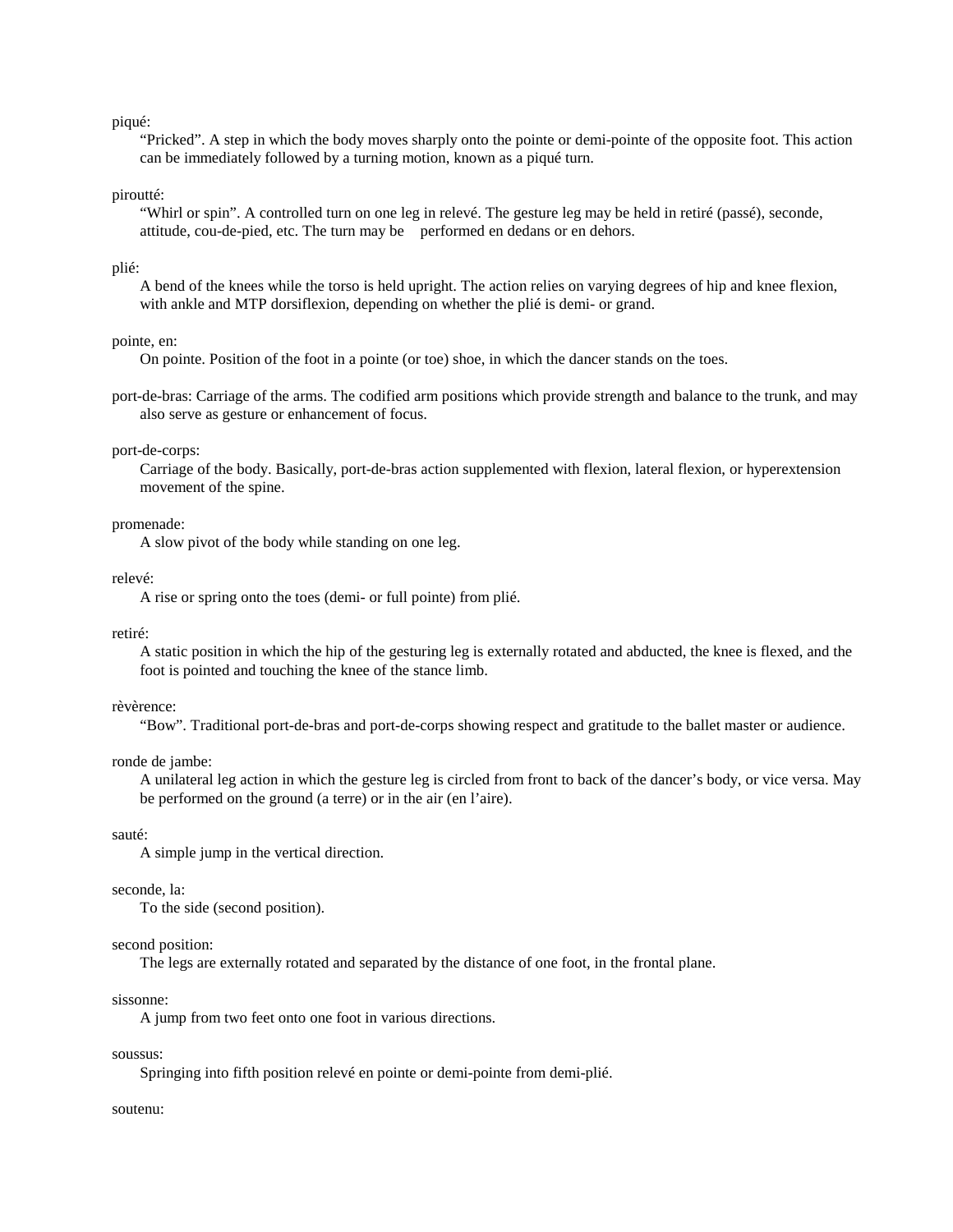From demi-plié on the stance leg and pointe tondu with the gesture leg. Rising to demi-pointe while simultaneously drawing the gesture leg into fifth.

tendu:

 A "stretched" action of the gesturing limb from a stance position with flat foot to a pointed foot, with the toes keeping contact with the floor.

## terre, a:

On the ground.

### third position:

The legs are externally rotated, and one heel is placed in front of the other.

tour:

Turn of the body.

#### tour en l'aire:

"Turns in the air". Sauté which incorporates airborne rotations. Primarily performed by men.

## tour jeté:

A jeté which incorporates an angular rotation of the body and switching of the legs in mid-air.

#### tourant, en:

Turning.

### Vaganova Method:

 A school and style of ballet developed by Agrippina Vaganova (1879-1951) in Russia. Most of the Russian ballet syllabus is based on this style.

## **Ballroom Dance**

cha-cha:

The most popular Latin dance composed of quick steps.

## fox trot:

A dance to a 4/4 tempo.

polka:

Originated as an English folk dance, in a 2/4 tempo.

swing:

 Evolved from the jazz era. There are three types: triple, double, and single, depending on the tempo of the music. Uses a hold similar to the fox trot. Also known as the lindy.

## waltz:

An elegant smooth dance in a 3/4 tempo, with accent on the first beat.

## **Modern and Jazz Dance**

## body roll:

A rolling movement through the body.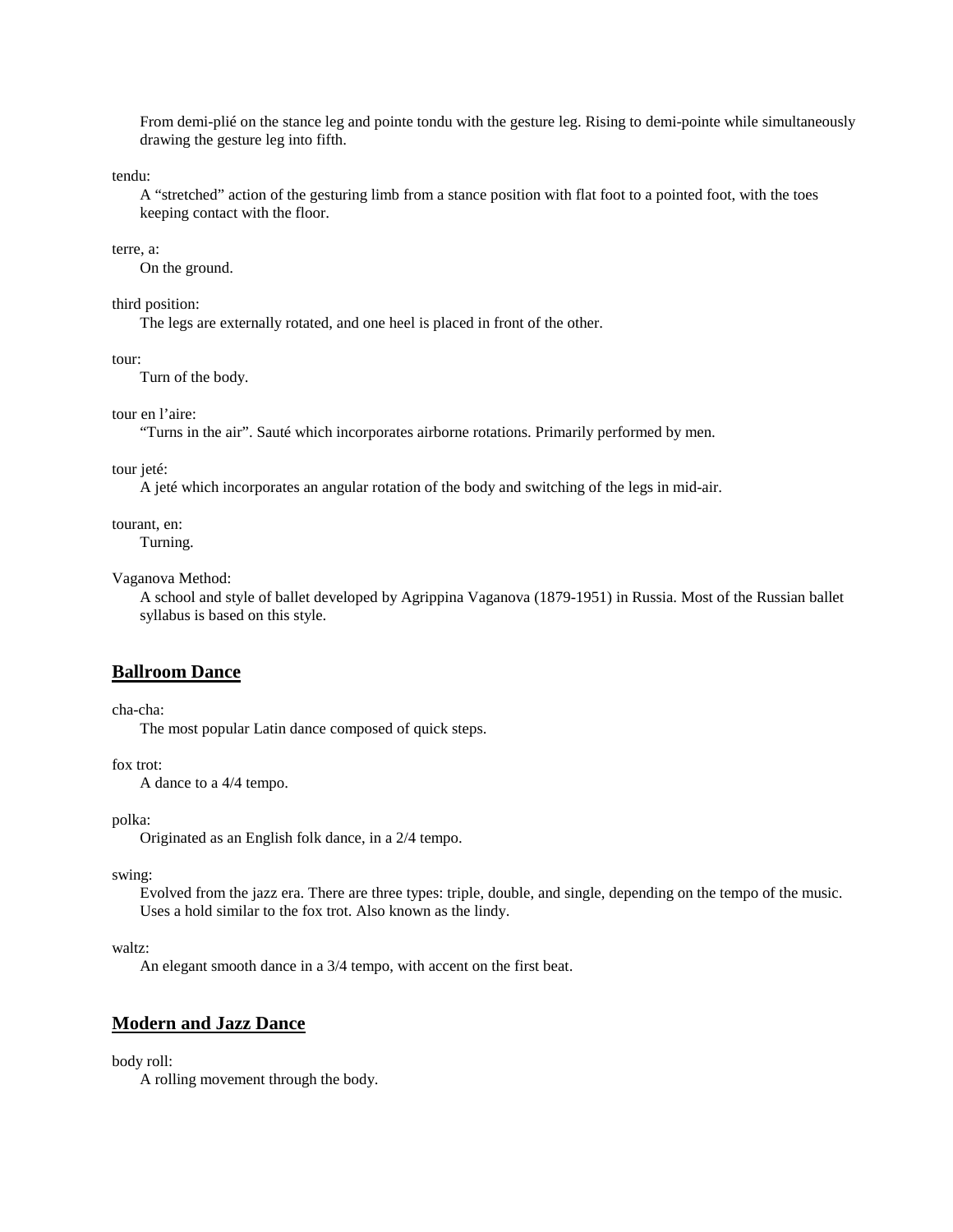## bridge:

Also called a back bend.

### chest lift:

With back on the floor, chest lifts off the floor.

#### compass turn:

Like an arabesque turn, but the toes stay in contact with the floor.

#### coccyx balance:

 Balance on the coccyx, both knees bent with lower legs parallel to ceiling and feet pointed, torso may tilt slightly backward, arms are parallel with lower legs. [Horton technique].

## contraction:

 Tightening the abdominals, tucking the pelvis, and forming a "C" with the torso so that the shoulders are over the pelvis. [Graham technique].

## fan kick:

A high straight leg kick in which the gesture leg makes a swooping circular arc across the front of the body.

## flat back:

 Position in which the legs are in parallel, the back is kept flat, parallel to the floor, with the torso hinged at the hips. [Horton technique].

#### flea slide:

Slide on a diagonal line in passé.

## forced arch:

 Weightbearing position of the foot in which the heel is lifted and the knee is bent with extreme metatarsal dorsiflexion.

#### Graham technique:

 A modern dance technique developed by Martha Graham, based on "contraction and release" as the motivation of all movement. Includes term such as spiral, tilt, and pitch turn. Used in the choreography of Graham, Ailey, and Elisa Monte companies.

## isolations:

Moving one part of the body, such as the head, shoulder, ribs, or hips, while the rest are immobile.

## jazz frame:

Arms are crossed overhead with fingers in jazz hands.

## jazz hand:

Fingers are spread.

### hinge:

 Legs are in parallel, pelvis is pressed diagonally forward, torso tilted diagonally backward, knees are bent and approximately 3" off the floor, heels are raised to 1/4" relevé. [Horton technique].

### Horton technique:

 A modern dance technique which was developed from a balance study by Lester Horton. Includes terms such as flat back, primitive squat, T, table, and stag. Used within the choreography of companies such as Ailey, Philadanco, and Tristler.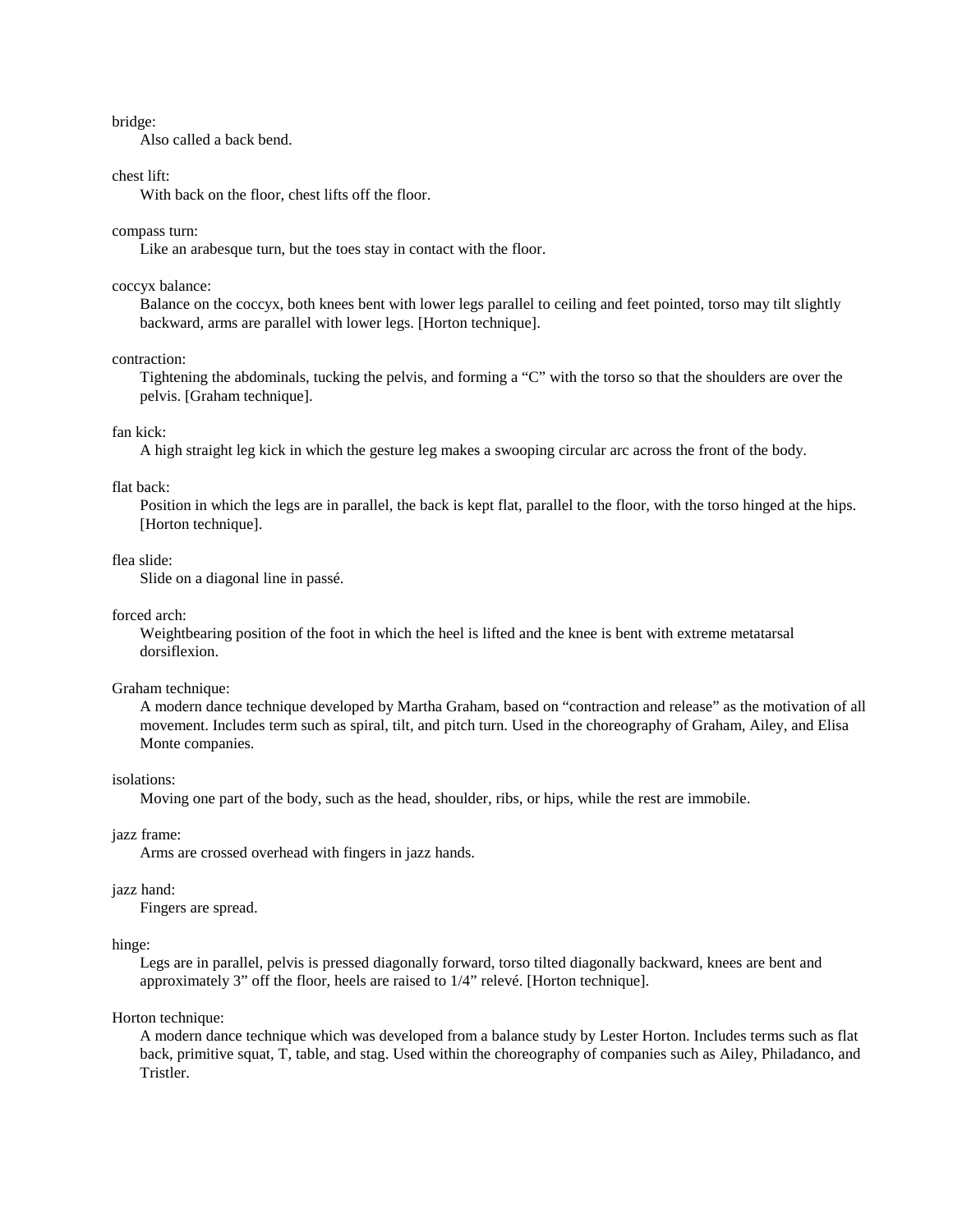## Humphrey technique:

 A modern dance technique based on the concept of "fall and recovery", developed by Doris Humphrey. A predecessor and mentor to José Limón of Limón technique.

## knee hinge:

 A tilt of the torso in which the knees are bent and at a 45° angle, the back is flat, and the heels are lifted. [Horton technique].

### lateral:

A side stretch of the torso, with legs in  $2<sup>nd</sup>$  position. [Horton technique].

## Limón technique:

 A modern dance technique developed by Jose Limón, which built on the concepts of Doris Humphrey and is based on the "fall, recovery, and rebound". Used within the choreography of Limón, Falco, Muller, and Lubovitch.

#### lunge:

A large, open fourth position in which one knee is bent (usually the front), and the other is straight.

## primitive squat:

 Legs are in parallel, torso is straight, knees are fully bent, with heels remaining on the floor in a squat. [Horton technique].

### release:

A relaxing or arching movement.

#### Russian:

Also called a toe touch jump in second position.

### shimmy:

Shoulder shaking: alternating in a rapid motion.

#### Sixth position:

Feet in parallel, and together. (Also known as parallel first).

#### spiral:

Rotation of the torso around the pelvis. [Graham technique].

#### stag:

Leap in which the forward leg is in parallel passé and the backward leg is in attitude turned out. [Horton technique].

## "V" Position:

Position in which the arms, legs, and body make a "V" shape.

## wrist press:

Flexing the hand and pushing the palm away from the shoulder.

## **Tap Dance**

#### ball change:

Two quick changes of weight from one ball of the foot to the other.

bells /clicks:

Clicking of the heels together while in the air.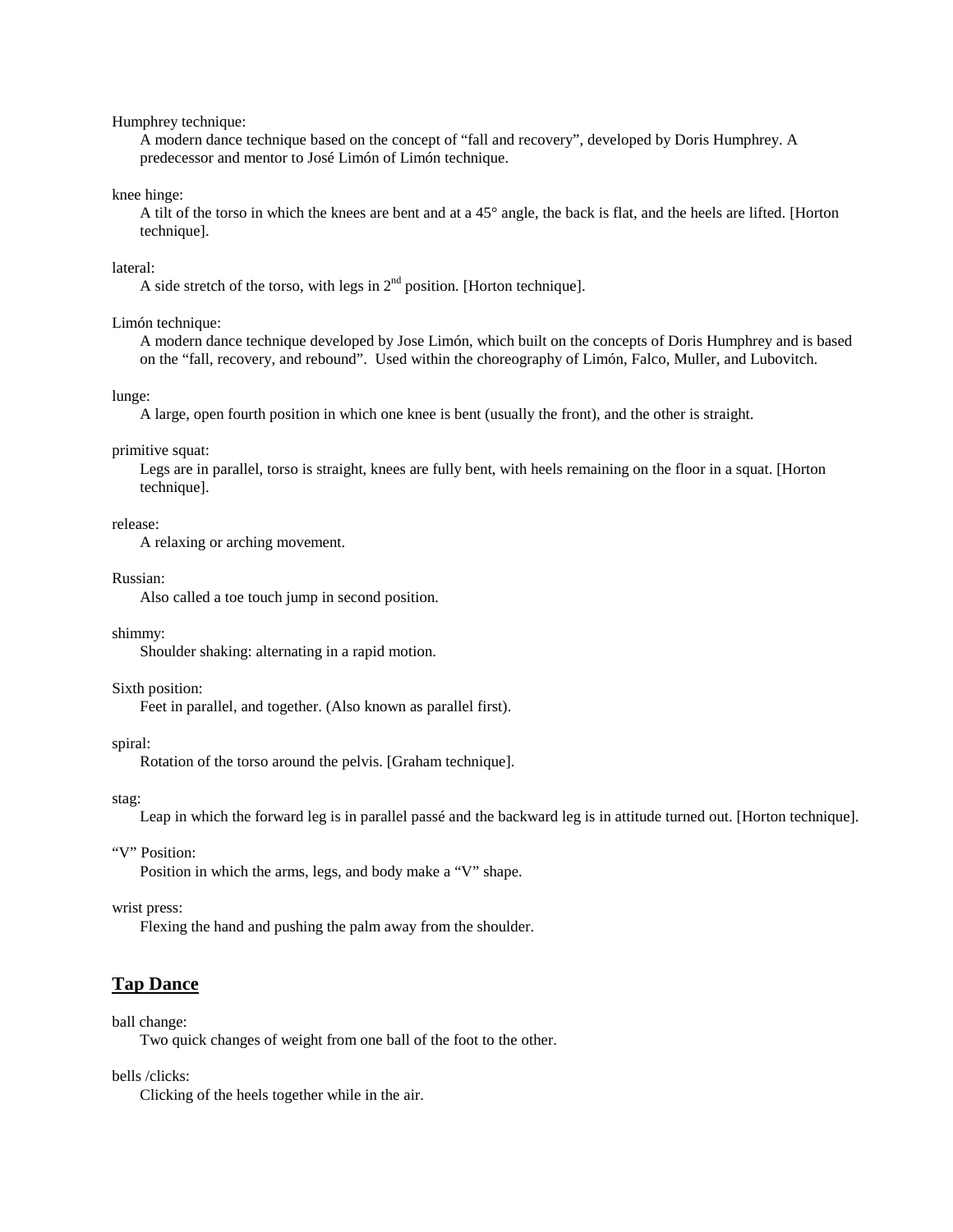## break:

 Two measure movement that follows a six measure movement. A slight change in the normal rhythm of a movement pattern.

## brush:

Striking of the ball of the foot or the toe tap against the floor. This is usually done in a forward or sideward direction. A backward brush is called a spank.

### buck / chug:

Forward movement emphasizing the heel drop with weight on the same foot.

## buffalo:

Step consisting of a step, shuffle, and a leap.

### Cincinnati:

A brush, hop on the opposite foot, shuffle and a step. This step is performed traveling backwards and alternates feet.

## cramp roll:

Step using toe and heel drops in a specific pattern.

## dig:

Digging of the heel into the floor without weight transfer.

#### draw:

Pulling of the free foot from an open to a closed position with a sliding motion.

## essence:

Basic movement associated with soft shoe dancing.

#### flap:

Brush and step with transfer of weight.

## heel / heel drop:

Forceful dropping of the heel on the floor, with the weight placed on the ball of the same foot.

## hop:

Jump into the air, landing on the same foot and keeping the heel lifted.

## Irish:

 Movement adopted from Irish folk dances which consists of a shuffle, hop, and a step. This can be done traveling forwards or backwards.

## jump:

Spring into the air from both balls of the feet and landing on the same.

## leap:

A spring into the air, from one foot to the other.

## Maxie Ford:

Step named for a famous dancer. Consists of a step, shuffle, leap, tap.

## nerve roll:

Series of quick, consecutive taps with heel, ball, toe, or tips.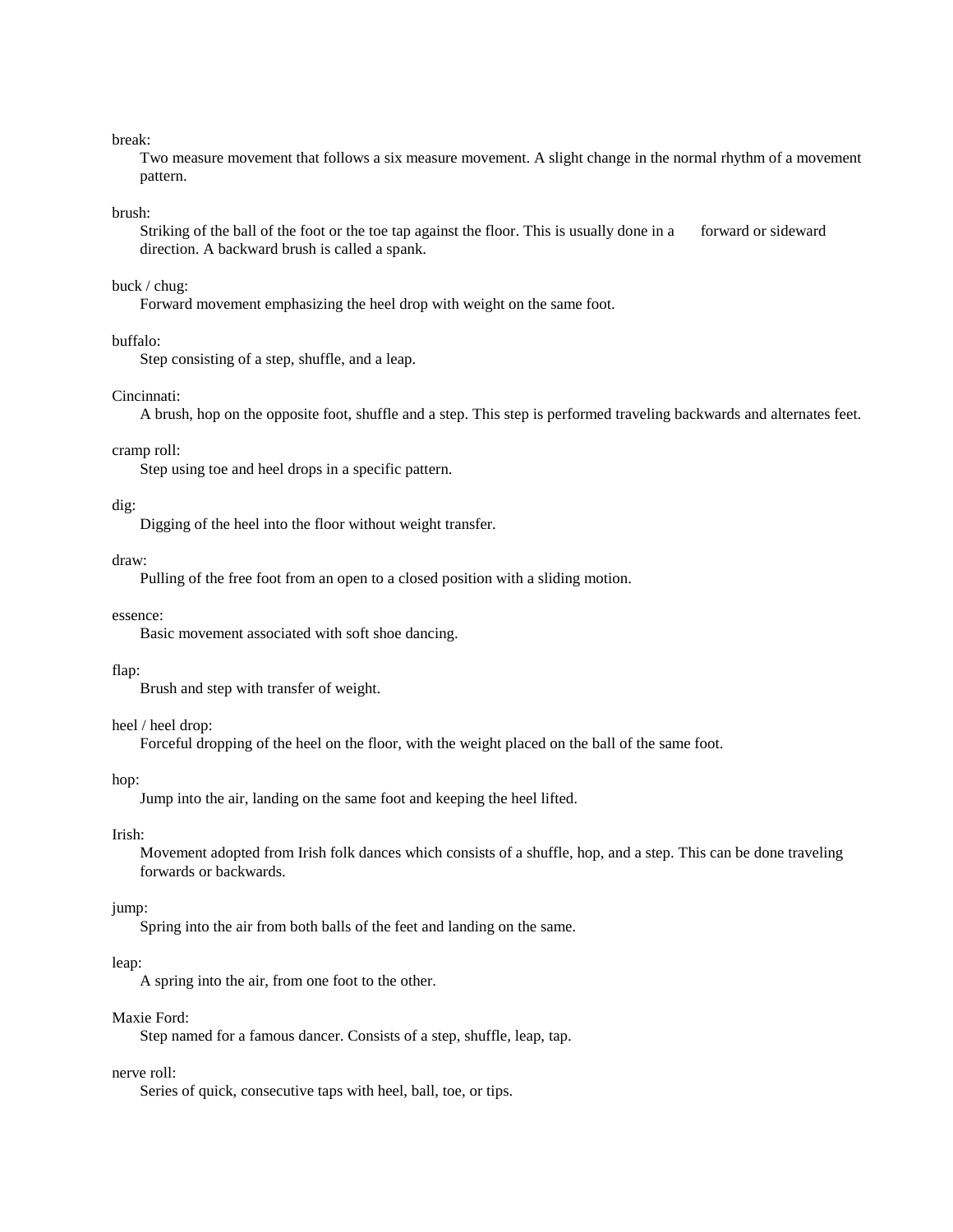## off beat:

Unaccented beat.

## pick-ups/pullbacks:

 Hop on one foot with a back brush in the air, landing on the same foot. Can be done as singles, doubles, or alternating. Shuffles and taps can also be added.

## rhythm:

Pulse of the music. Rhythm dance is composed of broken rhythms, syncopation, and off beats.

### riff:

Movement combining a brush and a scuff on the same foot.

## riffle:

Riff combined with a spank.

## scuff:

Forward movement hitting the heel of the foot on the ground.

## scuffle:

Scuff followed by a spank.

## shim-sham:

Name of a time step dance.

#### shuffle:

Brush followed by a spank.

#### slap:

Flap without weight transfer.

## soft shoe:

Type of dance, originally done without shoes.

## spank:

A backward brush of the ball of the foot.

#### stamp:

Step onto the entire foot with weight transfer.

## step:

Step onto the ball of the foot without weight transfer.

## stomp:

Stamp without weight transfer.

## syncopation:

Accenting the weak part of the beat.

## tap:

Striking the ball of the foot without weight transfer.

## time step:

An eight measure movement, used to set the tempo.